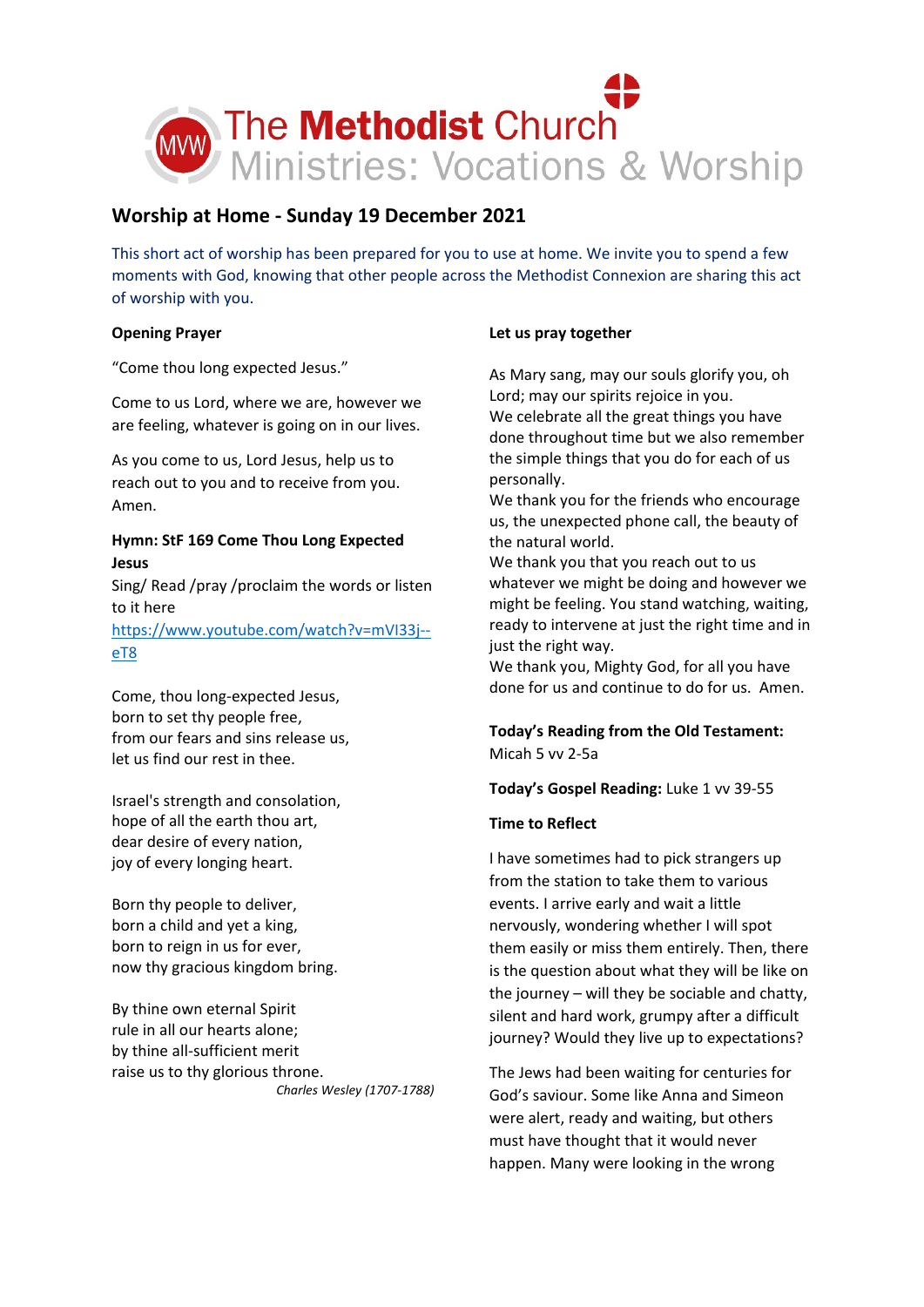places. They would also have wondered what that Saviour would be like and, again, many had come up with wrong ideas. Where do we look out for Jesus? What do we expect of him? Do we prepare ourselves for him?

Micah had warned that the Saviour would come from insignificant Bethlehem but still most missed God's blessing.

We might go through dark times and wonder where God's blessings for us are. We might be desperate for God to show himself to us but, still, we might miss what he has for us because we don't recognise the source. On the other hand, like Elizabeth, we might not think ourselves worthy of God's blessing.

A year ago, I went through a very hard time and could see no sign of God's blessings. I would have screamed at someone who suggested that God had blessings for me. However, I eventually saw odd chinks of light.

The Jews were waiting for a blessing from God. Some hung in there patiently; others gave up. God has blessings for us too. For some of us, they might be a while coming. They might come from unexpected sources and we need to look out for them. However, sooner or later, they will come.

Take a time to sit quietly. If things are good for you at the moment then thank God. If things are hard, you might want to shout out and cry to God. He will listen.

#### **A time of prayer**

Spend a moment thinking about the season. Perhaps this is a joyful time for you but, perhaps, it brings up hard memories and other challenges. As you reflect on these things, offer them to God.

Lord, we recall how Elizabeth and Mary supported one another. We thank you for the support that we have received from other people and pray that we might see opportunities to help and support others. Then, for those things that we can't do, we place those people and situations into your caring hands.

Lord, we recall how you came to a forgotten backwater and bring to mind those in our society who are forgotten or marginalized. We pray that governments and individuals will be alert to those needs and will take action. Help us not to turn blind eyes on those in need.

Lord, we recall that Mary recognized how you were blessing her even though things would not have been easy. We reach out to receive your blessings for ourselves but also remember those who are not in a place to do that for themselves. Send your blessings Lord.

Amen

#### **The Lord's Prayer**

*Our Father ……*

#### *Hymn: Listen to* StF 330 **[Joy](https://www.youtube.com/watch?v=1Hrh4lMgn-g) to the World** [https://www.youtube.com/watch?v=vZhgpb97y7](https://www.youtube.com/watch?v=vZhgpb97y7Q) [Q](https://www.youtube.com/watch?v=vZhgpb97y7Q)

#### **or sing a verse of a hymn that comes to mind**

Joy to the world, the Lord is come! Let earth receive her King; let every heart prepare him room, and heaven and nature sing, and heaven and nature sing, and heaven, and heaven and nature sing.

Joy to the world, the Saviour reigns! Let all their songs employ; while fields and floods, rocks, hills and plains repeat the sounding joy, repeat the sounding joy, repeat, repeat the sounding joy.

He rules the world with truth and grace, and makes the nations prove the glories of his righteousness and wonders of his love, and wonders of his love, and wonders, wonders of his love.

*Isaac Watts (1674-1748)*